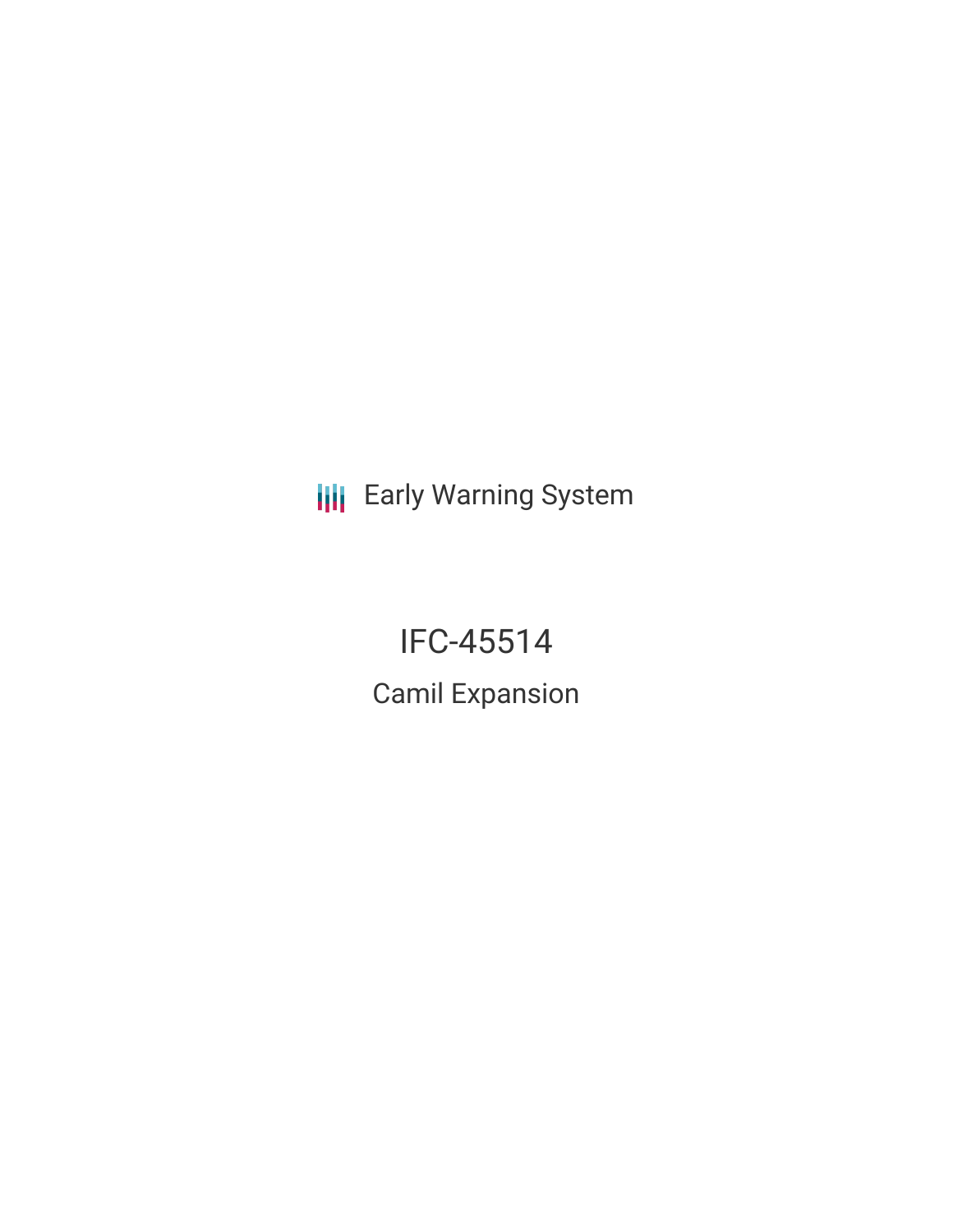# **Quick Facts**

| <b>Countries</b>               | Ecuador                                      |
|--------------------------------|----------------------------------------------|
| <b>Specific Location</b>       | Quayaquil                                    |
| <b>Financial Institutions</b>  | International Finance Corporation (IFC)      |
| <b>Status</b>                  | Proposed                                     |
| <b>Bank Risk Rating</b>        | B                                            |
| <b>Borrower</b>                | Camil Alimentos S/A.                         |
| <b>Sectors</b>                 | Agriculture and Forestry, Industry and Trade |
| <b>Investment Type(s)</b>      | Loan                                         |
| <b>Investment Amount (USD)</b> | $$45.00$ million                             |
| <b>Project Cost (USD)</b>      | $$45.00$ million                             |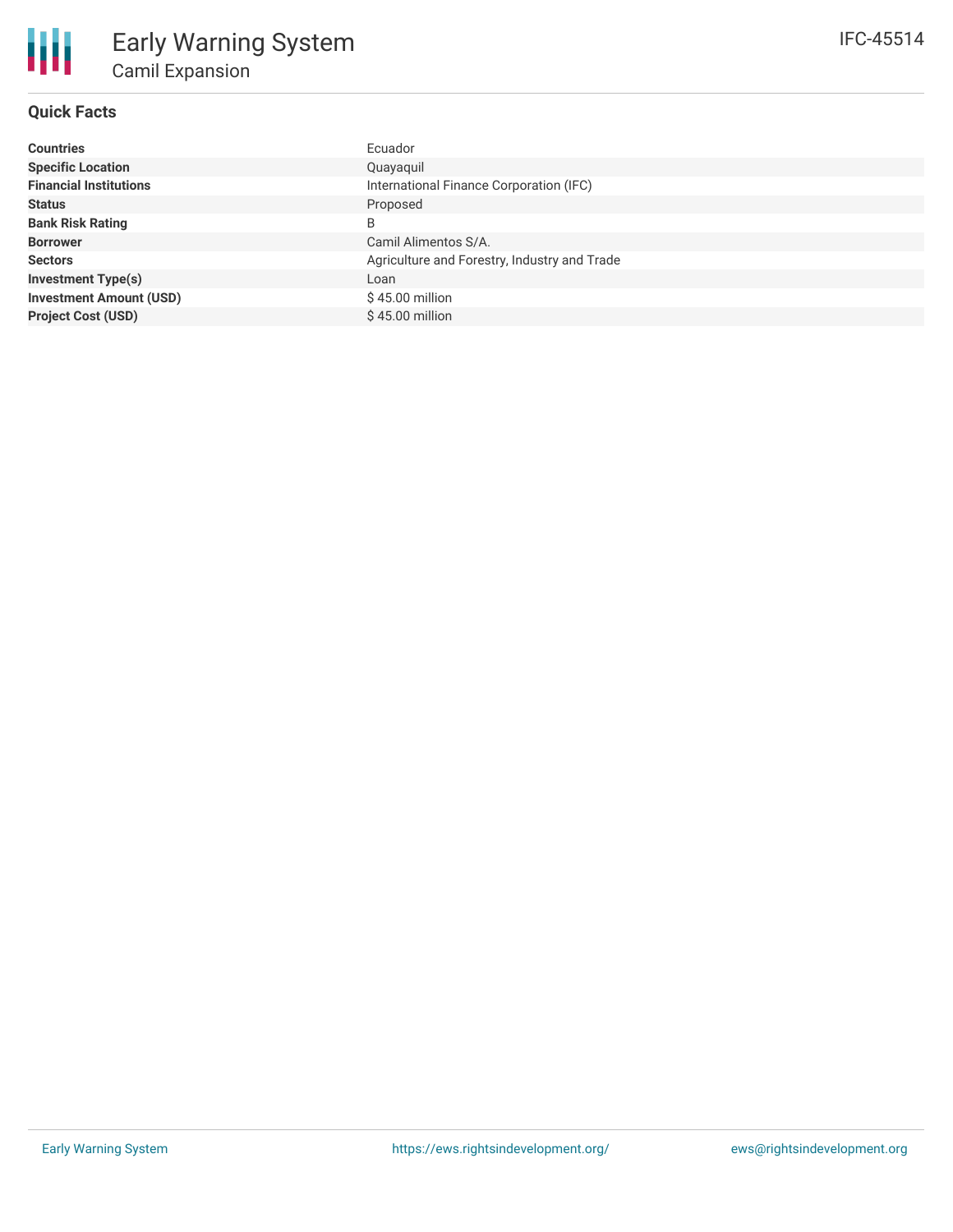

## **Project Description**

The proposed investment consists of a US\$45 million A Loan to Camilatam Ecuador (the Company), a food company in Ecuador and a wholly owned subsidiary of Camil Alimentos SA (the Sponsor or Camil). The proceeds will be used to finance i) the acquisition of the rice assets of Dajahu, a family-owned company operating a rice processing facility and grain elevators (capacity of 45,000 MT) in Ecuador, andTransportesRonaljavhu (transport company), and ii) financing of working capital needs in that country (the Project). The rice processing facility,covering an area of 34,000 m2 and located in an established industrial zone in Guayaquil, receives, weighs, cleans, andpackages rice. The annual production capacity is 120,000 tonnes of rice. The finished product, sold as bulk, is for the domestic market and is distributed to various areas of the country,mainly the Sierra region. The truck business includes 20 trucks for bulk and big bags of pre-processed rice. In the process, mechanical procedures are used through machinery and equipment andmanual procedures are performed by operating personnel.The project also entails the provision of working capital to enableDajahu to fuel growth and source its raw materials.Camil Alimentos SA, headquartered in Sao Paulo, Brazil, is a regional food producer with operations in Brazil, Chile, Peru and Uruguay. The proposed investment will support the South-South expansion strategy of the Sponsor, with its first investment in Ecuador, bringing higher operational and Environmental & Social (E&S) standards at Dajahu. The acquisition was closed in mid-August 2021 and financed with a bridge loan. Since Camil acquired only a portion of Dajahu's assets, these were separated on to a trust called FideicomisoMercantilDajahu 2 (Dajahu 2 or the company), which is the entity acquired by Camil Alimentos S.A.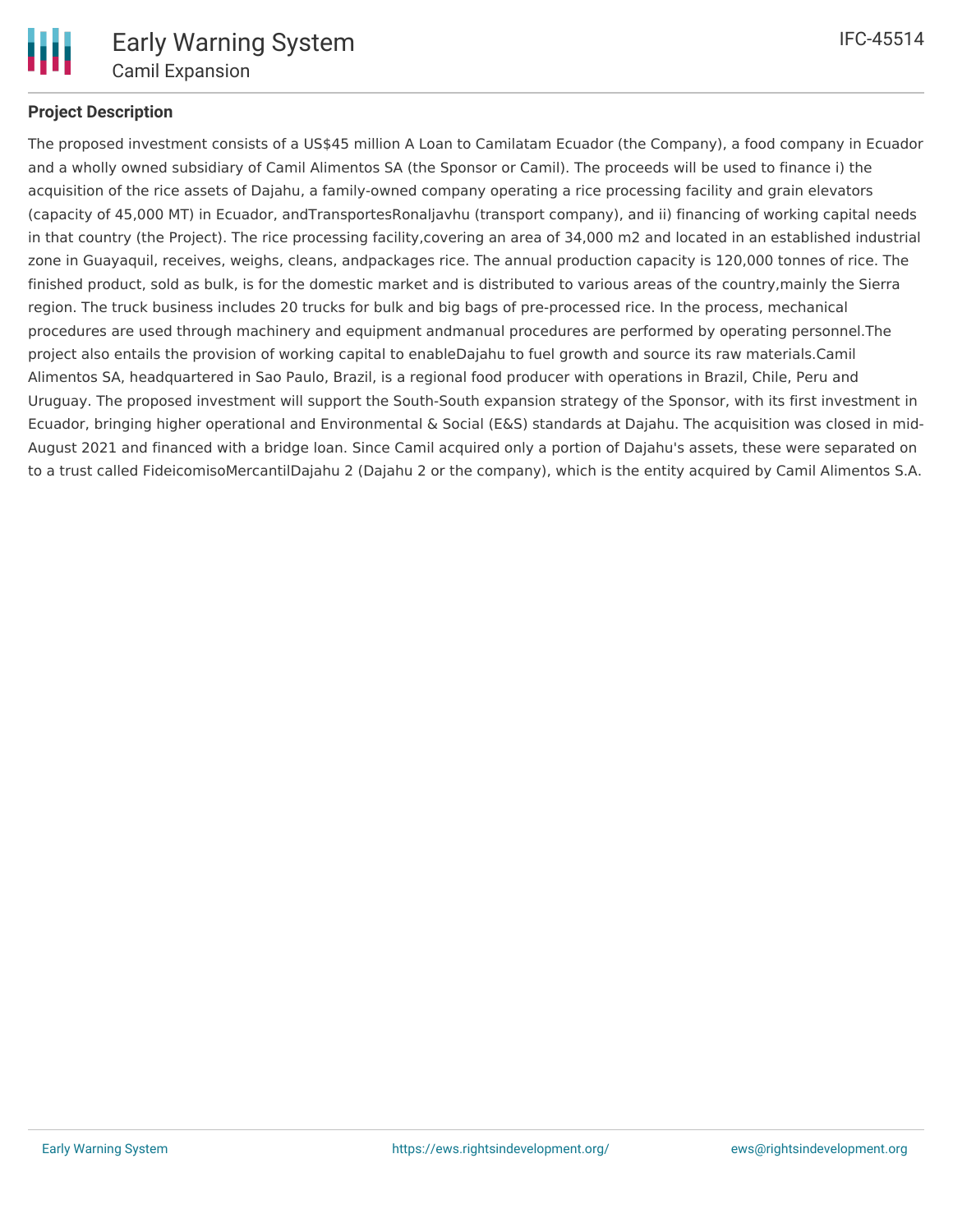### **Investment Description**

• International Finance Corporation (IFC)